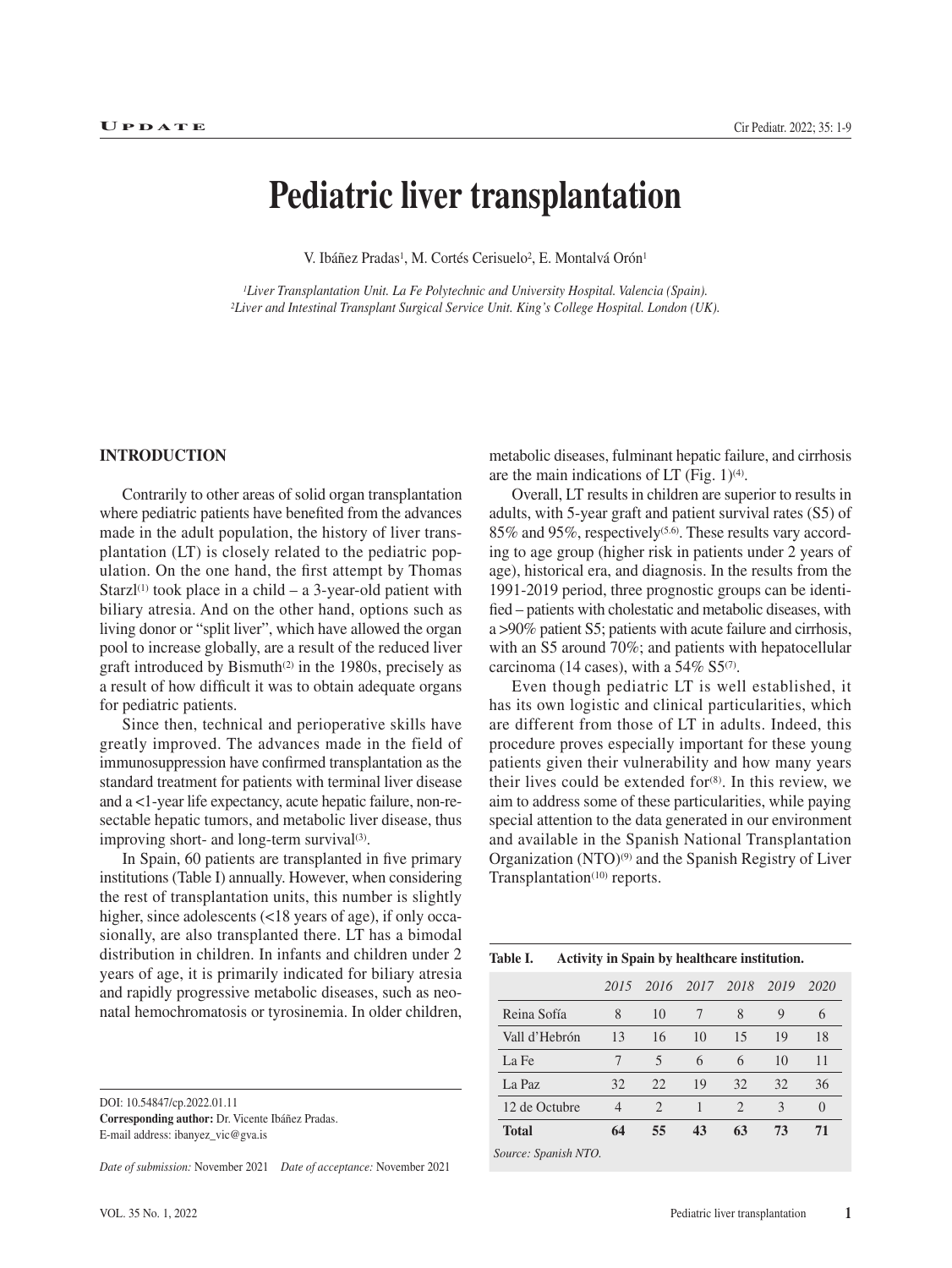

**Figure 1.** Percentage distribution of pediatric LT indications in Spain (1984-2019). Hepatoblastoma is not included as a separate category.

#### **RELATIVE DONOR SCARCITY**

In pediatric transplantation, donor requirements are greater than in adult transplantation. Mean donor age in Spain is now 59 years old, and although the liver maintains its regeneration capacities permanently, they significantly decline from the age of 40. In practical terms, older donors offer worse results (Fig. 2), which means they are not eligible for pediatric patients if so permitted by the circumstances of the latter.

Pediatric donors (up to 18 years of age) only represent 2.2% of the total. When extending age up to 29 years, 90 donors were generated in 2020 for a total of 114 patients on the waiting list. Pediatric donation is especially complex. First, due to low child mortality rates in Spain; and second, because donation rates in children are lower than in adults. Indeed, regarding brain dead patients (BD), 56% of adults become donors *vs.* 42% of pediatric deaths<sup>(11)</sup>. This limitation also applies to a new donation modality – donation after circulatory death (DCD) (Table II)(12). From 2010 to 2019, 294 effective pediatric donors were found, but only 3.7% were DCD donors. DCD, which already accounts for 26.9% of the total donations in Spain, has had a direct impact on adult patients, with a reduction in waiting list times. This has not occurred in the pediatric population (Fig. 3).

It is estimated that pediatric DCD (pDCD) could increase overall donation rates in Spain by 20-58%(13), but implementation is still limited, possibly as a result both of the ethical issues it arises and the need for a specific protocol.



Figure 2. Graft survival according to donor age (1991-2019). Source: Spanish NTO.

Another issue related to DCD has to do with procurement types, with two modalities available. The first one requires the premortem cannulation of the donor to initiate abdominal organ reperfusion through ECMO (postmortem normothermic regional perfusion, PNRP) after 5 minutes of circulatory death – cardiac arrest observation time required to determine death, according to Spanish 1723/2012 Royal Decree<sup>(14)</sup>. The second one is known as the "super quick" modality, where perfusion is to be initiated with preservation solutions less than 5 minutes following death in order to minimize ischemic cholangiopathy risks. The results of donation under PNRP are better than those of super quick procurement, with much lower primary graft failure and ischemic cholangiopathy rates. Therefore, following a national consensus meeting held in 2018, PNRP was adopted as the method of choice for organ procurement in DCD(15). However, this recommendation does not apply to pediatric donors weighting less than 30 kg – this is not an absolute limitation, though. In these cases, cervical cannulation (carotid artery and right jugular vein) is the preferred ECMO cannulation method as femoral vessels are smaller. This makes brain flow interruption more complex, since brain flow has to be excluded from postmortem reperfusion. In femoral access, the procedure only requires a Fogarty balloon to be introduced through the contralateral femoral artery on to the thoracic aorta. However, in cervical access, brain occlusion requires ligating the proximal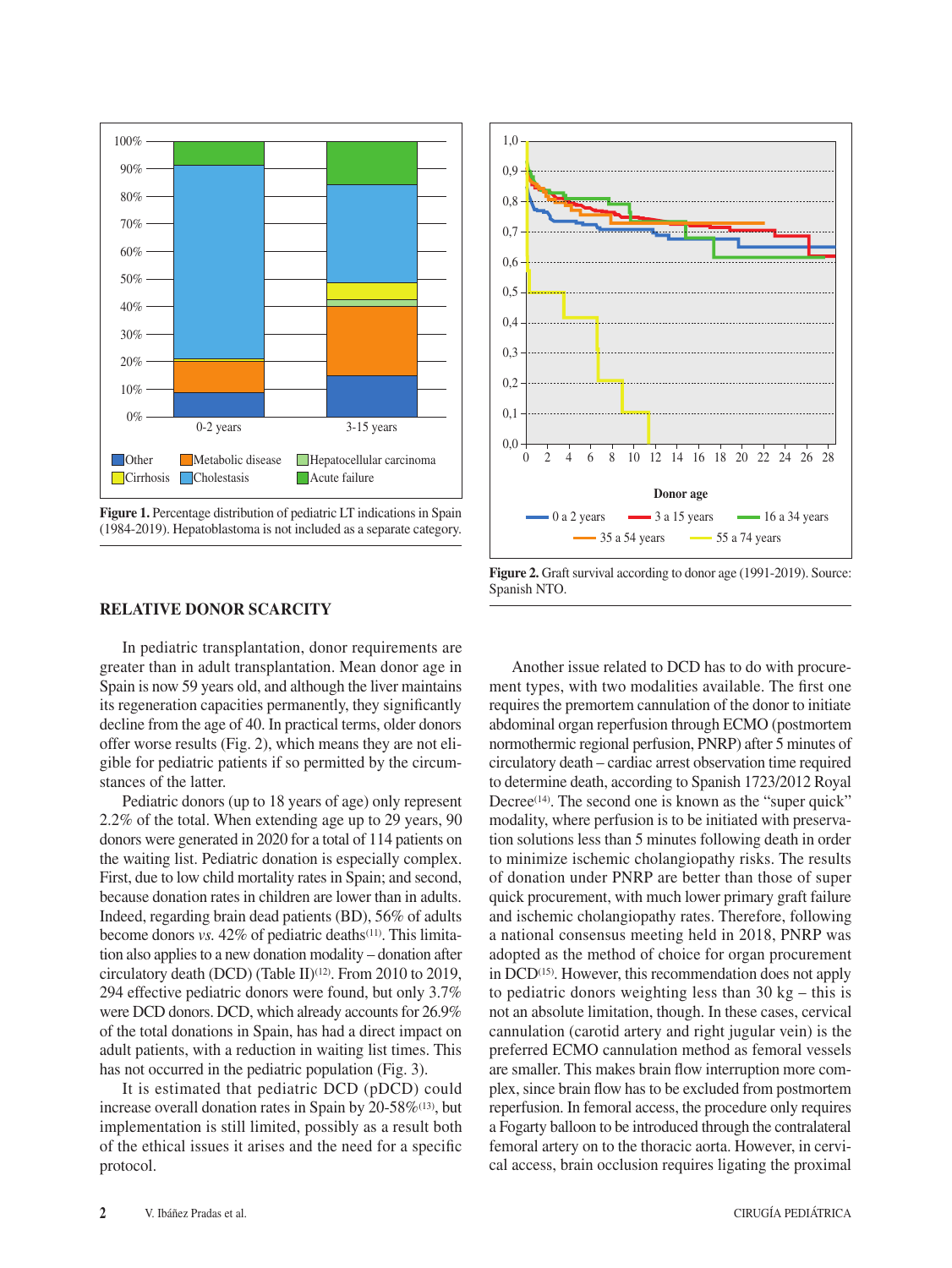| гане п.<br><b>Modified Maastricht classification for donors after circulatory death.</b> |  |                          |                                                                                 |                                        |  |
|------------------------------------------------------------------------------------------|--|--------------------------|---------------------------------------------------------------------------------|----------------------------------------|--|
|                                                                                          |  | Category 1. Uncontrolled | Non-witnessed cardiac arrest without any attempt of resuscitation               | 1a: out of hospital<br>1b: in hospital |  |
|                                                                                          |  | Category 2. Uncontrolled | Witnessed cardiac arrest with unsuccessful resuscitation                        | 2a: out of hospital<br>2b: in hospital |  |
|                                                                                          |  | Category 3. Controlled   | Expected cardiac arrest following planned withdrawal of life-sustaining therapy |                                        |  |
|                                                                                          |  |                          | <b>Category 4.</b> Uncontrolled/controlled Cardiac arrest while brain dead      |                                        |  |

**Table II. Modified Maastricht classification for donors after circulatory death.**





right subclavian artery to the extremity of the vertebral artery, and also the left carotid artery and the left subclavian artery. Therefore, procurement type is to be decided by the surgical team. Super quick procurement requires a well-trained surgical team capable of initiating abdominal organ reperfusion as soon as possible.

Today, the likelihood of receiving an organ in the first year for a child on the waiting list is around 60%, similar to the adult population (Fig. 4), but median waiting list times (>60 days) are longer (Fig. 3). This is not consistent with the fact pediatric population only represents 5% of the total patients on the list – 83-114 patients/year in the 2015-2020 period. In this period, mortality while waiting for organ transplantation ranged from 1.8% to 6%. Even though the Spanish NTO data are not broken down by pediatric age, mortality in patients under 1 year old should be around  $10\%$ <sup>(16)</sup> – as it is the case in other countries –, given how difficult it is to find an adequately sized organ, and also the complexity of perioperative management.

# **GREATER USE OF PARTIAL GRAFTS**

Pediatric patients are the main recipients of partial grafts, which increases both donation and transplantation complexity (Fig. 5). In Spain, partial grafts represent two thirds of the total grafts in patients between 0-2 years of age. The most common ones are living donor graft (29.3%), reduced graft (23.2%), and split graft (12.8%). In the group of patients aged 3-15 years old, the proportion is reversed, with partial grafts representing one third of the total (18.2% reduced graft, 8.2% living donor graft, and 6.2% split graft).

The so-called "split liver" graft generates two transplantable grafts from an optimal donor. The left lateral segment (LLS, lobes II and III) is often used for pediatric patients, and the extended right lobe (segments IV-VIII  $+/-$  I) for adult recipients. Until 2019<sup>(17)</sup>, when the Spanish NTO, on a consensual basis, officially allocated grafts from donors aged ≤35 years old to the pediatric waiting list, decisions regarding partial organ donations were made by procurement teams. This gave rise to certain reluctance, since a high-quality organ was replaced by two organs that could be suboptimal should complications arise during partition. A less complex option is liver reduction, where the vascular pedicle is fully allocated to the graft to be implanted, and the remaining parenchyma is cast away.

Survival according to graft type is an example of how technically demanding split graft transplantation *vs.* reduced graft transplantation is. S5 was 80% for reduced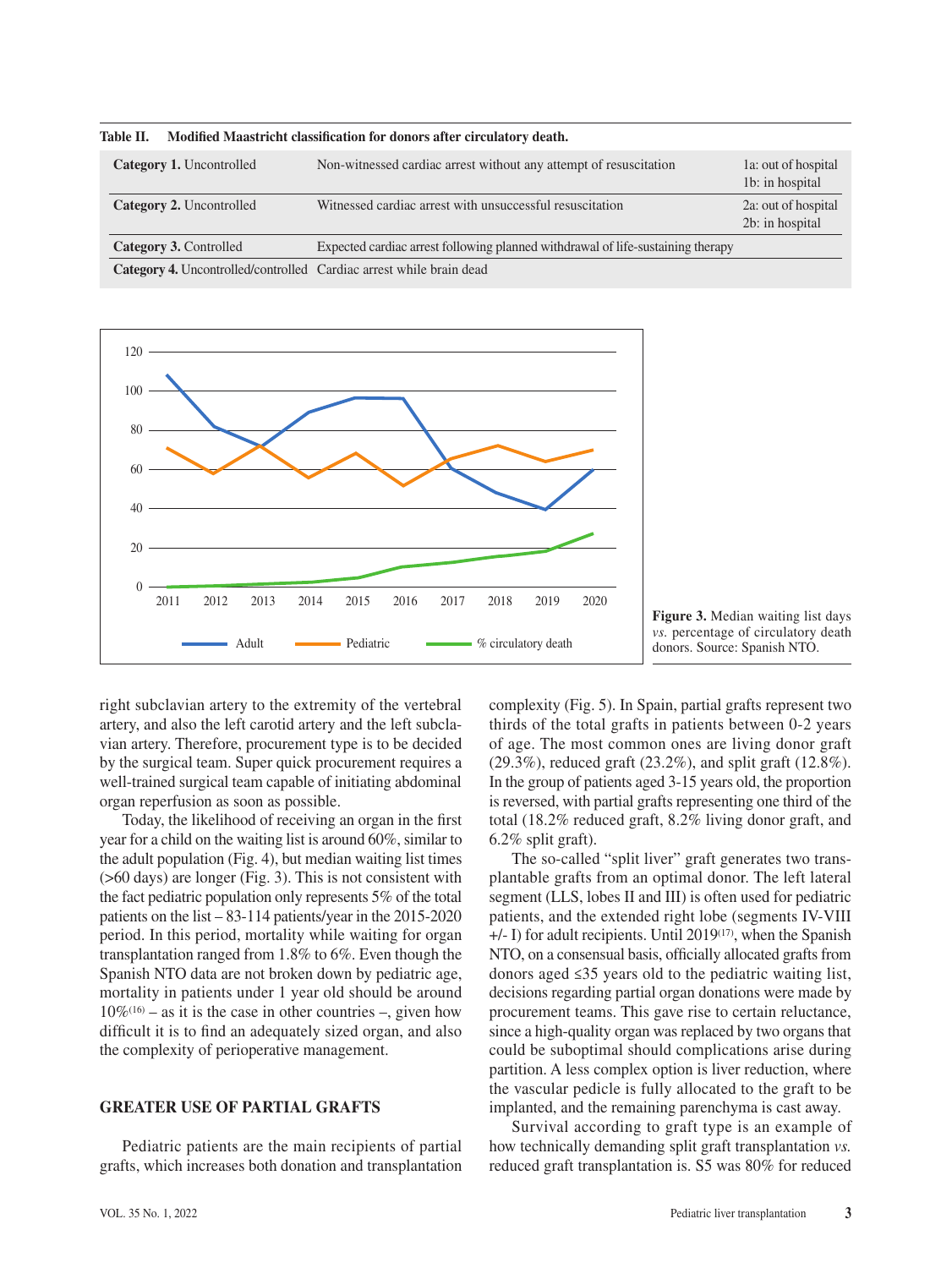

Figure 4. Transplantation and death likelihood while on the waiting list. Source: Spanish NTO.



**Figure 5.** Liver single segment (picture from King's College Hospital).

graft, and 71% for split graft (1984-2019 period). In addition, the logistic complications associated with extending procurement surgery for an extra 2-3 hours to conduct liver partition in the same procedure ("in-situ split", similar to living donor cases) should also be considered. Once procurement has been completed, the "ex-situ" split demonstrates identical results in terms of survival and morbid-

#### **Table III. Criteria for considering the donor eligible for "split liver." Spanish NTO's split liver promotion scheme.**

#### **Primary endpoints**

- 1 Age ≤50 years
- 2 Weight ≥60 kg
- 3 Maximum transaminase count x3 maximum lab count
- 4 No evidence of steatosis at ultrasonography

#### **Optional endpoints**

- 1 BMI <28
- 2 ICU stay <7 days
- 3 Natremia ≤160 mmol/l
- 4 Maximum 1 vasoactive drug required
- 5 Distance from donor hospital to recipient hospital <2 hours

*If primary endpoints are met, optional endpoints are not an absolute contraindication. Final decision will be made by procurement teams.*

ity<sup>(18)</sup>, but it inevitably extends cold ischemic times, which means it is not feasible if donor and recipient hospitals are too far away<sup> $(19)$ </sup>. Today, decision as to whether the liver should be divided or not is made by the pediatric team in the case of donors ≤35 years old, and by the adult team if the donor is older. Table III features the criteria to be met by the donor to be considered as "potentially divisible."

Living donor LT generates organs of outstanding quality thanks to the donor's young age – usually the recipient's parents – and short ischemic times. The graft volume – usually the LLS – required for a child implies a minimum risk of complications for the donor, contrarily to living donor LT in adults<sup>(20)</sup>. However, at least  $10\%$  of candidates are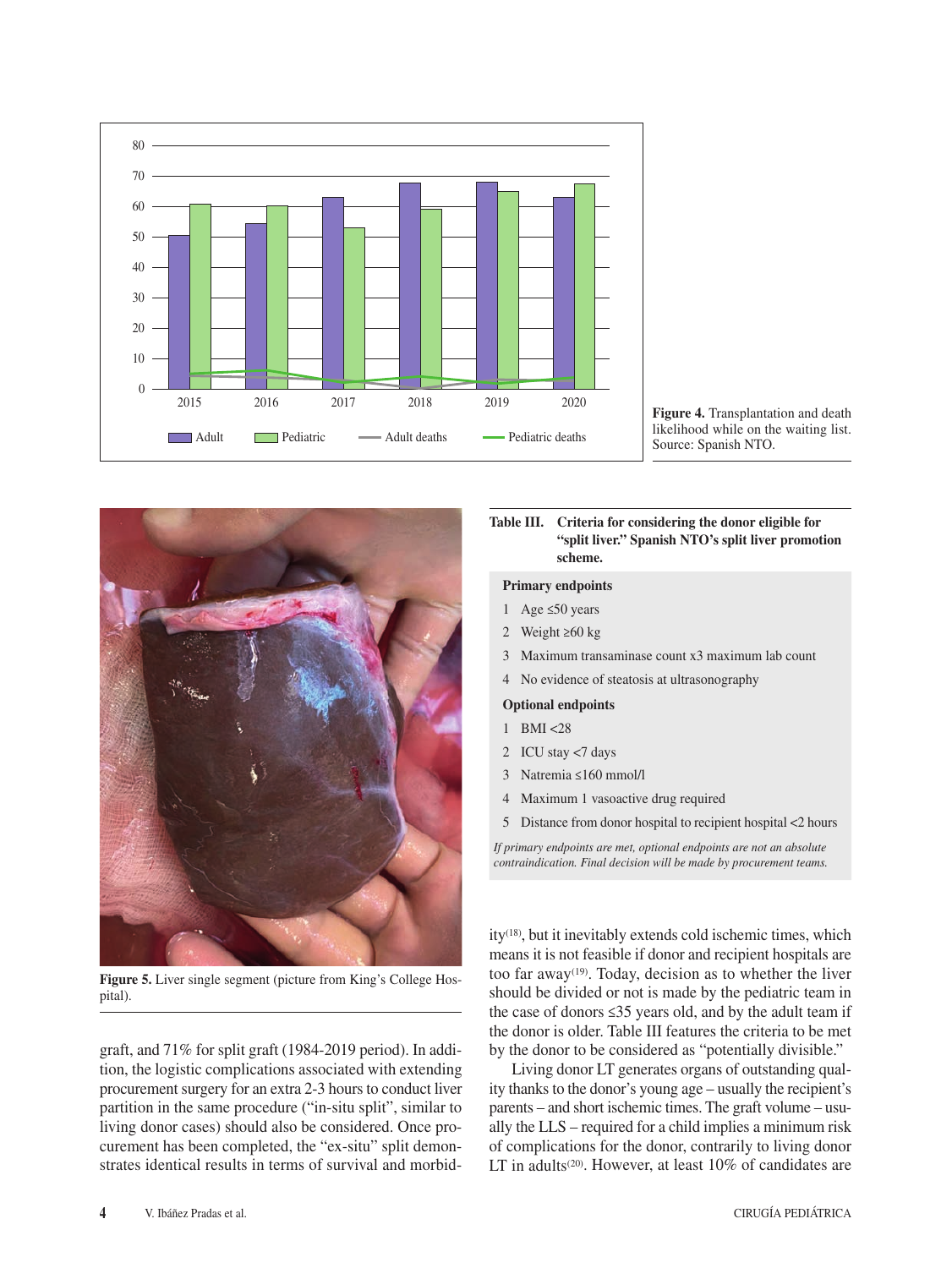

Figure 6. 3D reconstructions of candidates for living related donors (left lateral segment). Donor A was ruled out as the artery was not sufficiently long. GDA: gastroduodenal artery; Arrow: potential left hepatic artery division area.

rejected. The presence of vascular or biliary anatomical variations making the candidate ineligible only accounts for 1-4% of rejections (Fig. 6). ABO incompatibility and positive viral serology, as well as other donor comorbidities involving an added risk, are far more frequent<sup>(21)</sup>. Donor safety is of the utmost importance, since we are dealing with a healthy person.

## **SIZE AS AN ISSUE**

Donor-recipient size mismatch, which is frequent, can cause morbidity as a result of transplanted tissue volume discrepancies, which means adequate selection is crucial.

If the graft is too small, it will cause the so-called "small-for-size syndrome" (SFSS) as a result of transplanting an insufficient functional mass, with the resulting high relative portal flow. But SFSS can also occur due to great vessel caliber discrepancies, which may give rise to turbulent flow, or to excessive portal flow as compared to the transplanted liver mass. SFSS manifests as cholestasis, progressive cholangiopathy, portal hypertension, ascites, and gastrointestinal bleeding in more severe cases<sup>(22)</sup>.

The opposite effect is the so-called "large-for-size syndrome" (LFSS), which occurs as a result of poor reperfusion due to low relative portal flow, and also due to mechanical compression following closure of the abdominal cavity, which aggravates microcirculation disorders. LFSS causes long warm ischemia and worsening of the ischemic-reperfusion lesions, which may lead to dysfunction, primary graft failure, and massive hepatic necrosis (23). Issues due to lack of space, vessel kinking or angulation – especially at the portal and suprahepatic levels –, and inferior vena cava compression should also be considered.

Donor weight is a poor indicator of graft adaption within the recipient. If a full organ is available, it should range from 50% to 125% of the recipient's weight. In case of partial graft, the proportions vary  $-2:1$  for the right lobe, 2.5:1-5:1 for the left lobe, and up to 10:1 for the LLS<sup>(24)</sup>. More accurate formulas are available, but the graft-to-recipient weight ratio (GRWR) is one of the most widely used, especially in the case of partial grafts. A 0.8-1% GRWR is the standard ratio for partial grafts, but it could be lower, between 0.6% and 0.8%, in the case of living donor grafts as the quality of these is higher<sup> $(19)$ </sup>. Ratios under 0.7% are associated with a high risk of SFSS, and >4% ratios increase the risk of LFSS. In the pediatric population, GRWR should be around 2%, since estimated liver mass *vs.* patient weight ratio is higher in children than in adults $(25)$ .

Calculations should consider all other factors potentially compromising graft functionality. These include loss of function following ischemia-reperfusion, rejection in the immediate postoperative period, technical issues such as compromised venous outflow, and indication for transplantation, since recipients with advanced liver disease – especially severe portal hypertension – require larger and better grafts to reduce the risk of SFSS.

## **GREATER RISK OF THROMBOSIS**

The large proportion of underweight recipients<sup>(26)</sup> (especially in patients under 2 years of age) and partial grafts, or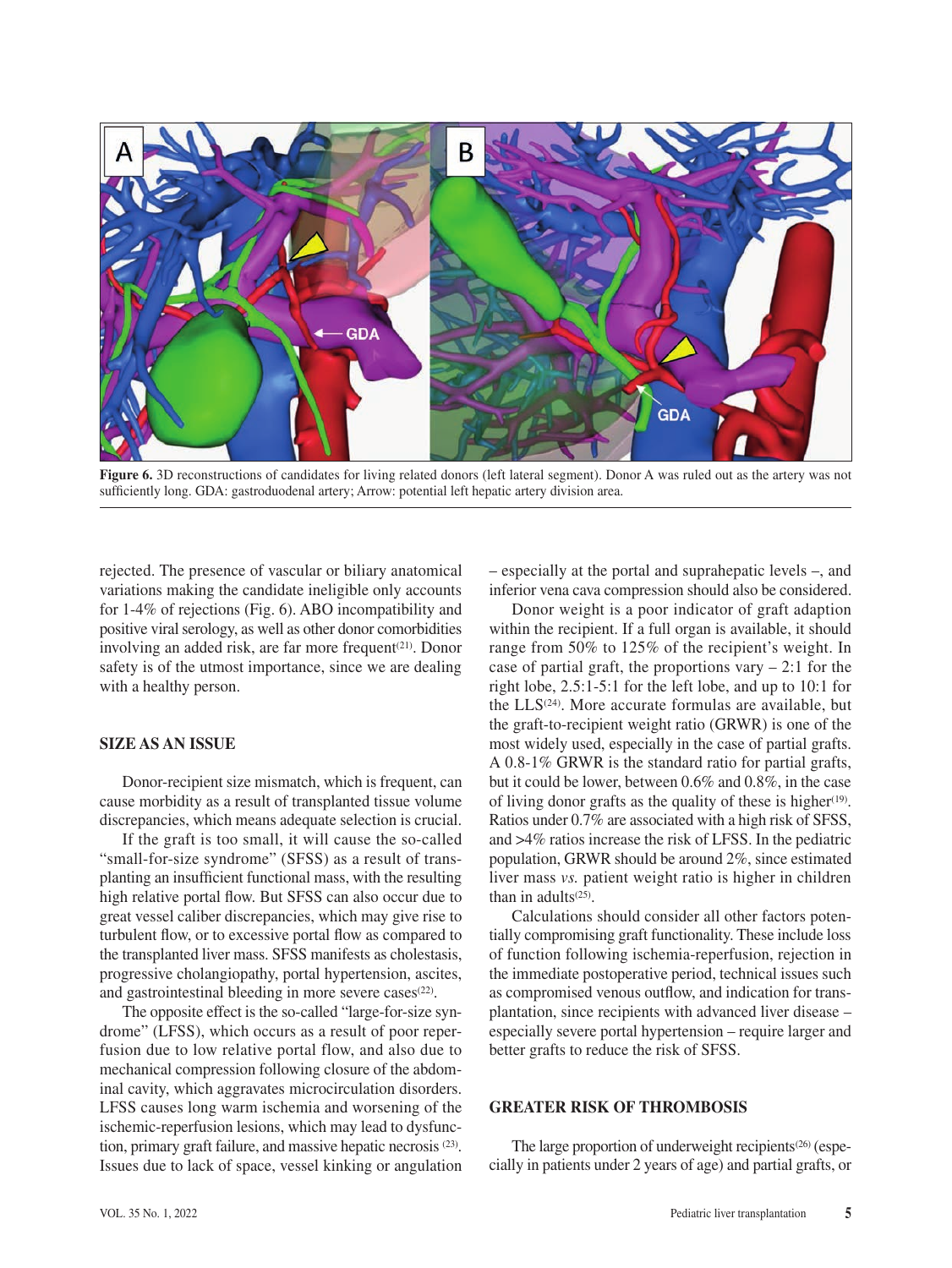complications such as LFSS – which rarely occurs in adults – result in a three-fold risk of arterial thrombosis (AT) as compared to adults. AT is the most deadly complication of LT, since it compromises immediate and deferred graft viability – due to parenchymal necrosis in the first case, and to ischemic cholangiopathy in the second, given that the biliary tree entirely relies on arterial vascularization. Risk is maximum in the first two weeks, with an estimated incidence of 6% – this number varies widely according to institutions and eras $(27)$ . Post-transplantation thrombotic events, regardless of the vessel involved (arterial, portal or hepatic vein thrombosis), range from 2.4% to 17.3%(28). In Spain, NTO data on urgent re-transplantation rates are broken down by healthcare institution, which represents an approximate indicator of AT. In addition to increased risk, the difficulty of rescue options – re-transplantation relies on finding an adequate organ – is also to be considered. And endovascular treatment – which is theoretically  $feasible^{(29)} - is primarily applied in venous thrombosis. An$ adequate technique, early diagnosis, and urgent surgical repermeabilization are key to address this complication.

In spite of the initial belief that partial grafts were associated with a higher risk of AT, recent studies have demonstrated that risk is lower than that of total grafts. This had already been noted in previous studies $(30)$ , but it had been blamed on the "learning curve" effect. This protective effect could be explained by the fact resistance from the distal vascular bed is lower as a result of vessels being thicker, and also by the lower risk of resistance in liver graft due to the transection surface, where there is no capsule. These grafts have been suggested as the grafts of choice in patients under 2 years old – those on the waiting list with higher mortality risks(31).

Technical skills in arterial anastomosis are necessary but not sufficient to minimize the risk of AT. Recommendations by healthcare institutions with high transplantation volumes and low thrombosis incidence mention other aspects to be considered<sup> $(32)$ </sup>: adequate arterial flow, with anastomosis to the aorta in case of doubtful flow or too narrow calibers; appropriate venous drainage, with triangular anastomosis at the level of the suprahepatic-cava veins being recommended, especially in the case of living donors; deferred wall closure if in doubt in terms of space; and arterial flow monitoring with intraoperative Doppler ultrasound control both at the anastomotic and the intraparenchymal levels. In the postoperative period, aggressive Doppler ultrasound monitoring with daily controls, and even twice a day in the first week, has demonstrated to be more effective than waiting until altered transaminase count results are available to request the test<sup>(33)</sup>.

Finally, all teams apply their own postoperative anticoagulation protocols, which greatly vary globally<sup>(28)</sup>. Most studies show a similar pattern, which initiates when INR levels go below 1.5-2. Standard treatment includes heparin (continuous perfusion with sodium heparin, or low molecular weight heparin) in order to allow for anti-Xa factor levels of 0.1-0.3 U/ml, and subsequently antiaggregants (aspirin, dipyridamole) once oral tolerance has been resumed. Antiaggregants are usually administered for at least 3 months, but treatment may be longer in case of risk factors. At the 9th Consensus Meeting of the Spanish Society of Liver Transplantation, held in February 2021, an anticoagulation/antiaggregation treatment was established for pediatric liver transplantation. It is currently awaiting publication.

If re-transplantation is required in the immediate postoperative period, the so-called "code 0" (national priority) covers the first 30 days for pediatric patients *vs.* 7 days in adults, given that adequate donors are more difficult to find. However, if arterial thrombosis occurs beyond the first 10 days, it will often be asymptomatic, because pediatric patients develop arterial collaterals quite rapidly since the hepaticojejunostomy carried out for biliary anastomosis has been performed, thus avoiding the need for an urgent LT – usually in children under 1 year of age. Some patients may require LT within a few years, though.

# **PREFERENTIAL USE THERAPEUTIC MODALITIES**

Liver regeneration capacity, longer life expectancy following transplantation, and early onset of certain conditions make pediatric patients eligible for certain therapeutic options of limited use in the adult population.

### **Auxiliary liver transplantation**

In exchange for saving their life, a liver transplant recipient becomes a chronic patient permanently exposed to rejection and re-transplantation risks, immunosuppressive treatment side effects, and de novo tumors. Therefore, the idea of "reversible" transplantation would be the perfect solution in fulminating hepatic failure (FHF). Auxiliary liver transplantation (ALT) involves implanting a full or reduced liver graft while leaving in place a part of the recipient's native liver, in order to make up for poor liver function (Fig. 7). If the native liver does not regenerate, the patient will have received a liver transplantation allowing for survival; and if it does, immunosuppressive treatment may be discontinued in order to allow for graft atrophy, which will free the patient from undergoing lifelong immunosuppressive treatment. The complexity of the procedure, the critical situation these patients are in, and the suboptimal results initially achieved have resulted in this technique being used in very few specialist centers globally(34.35). Today, results are comparable with those from conventional transplantation, and nearly 75% of patients are discontinued from immunosuppressive treatment (IST). Therefore, ALT may become the technique of choice for FHF in the near future<sup>(36)</sup>.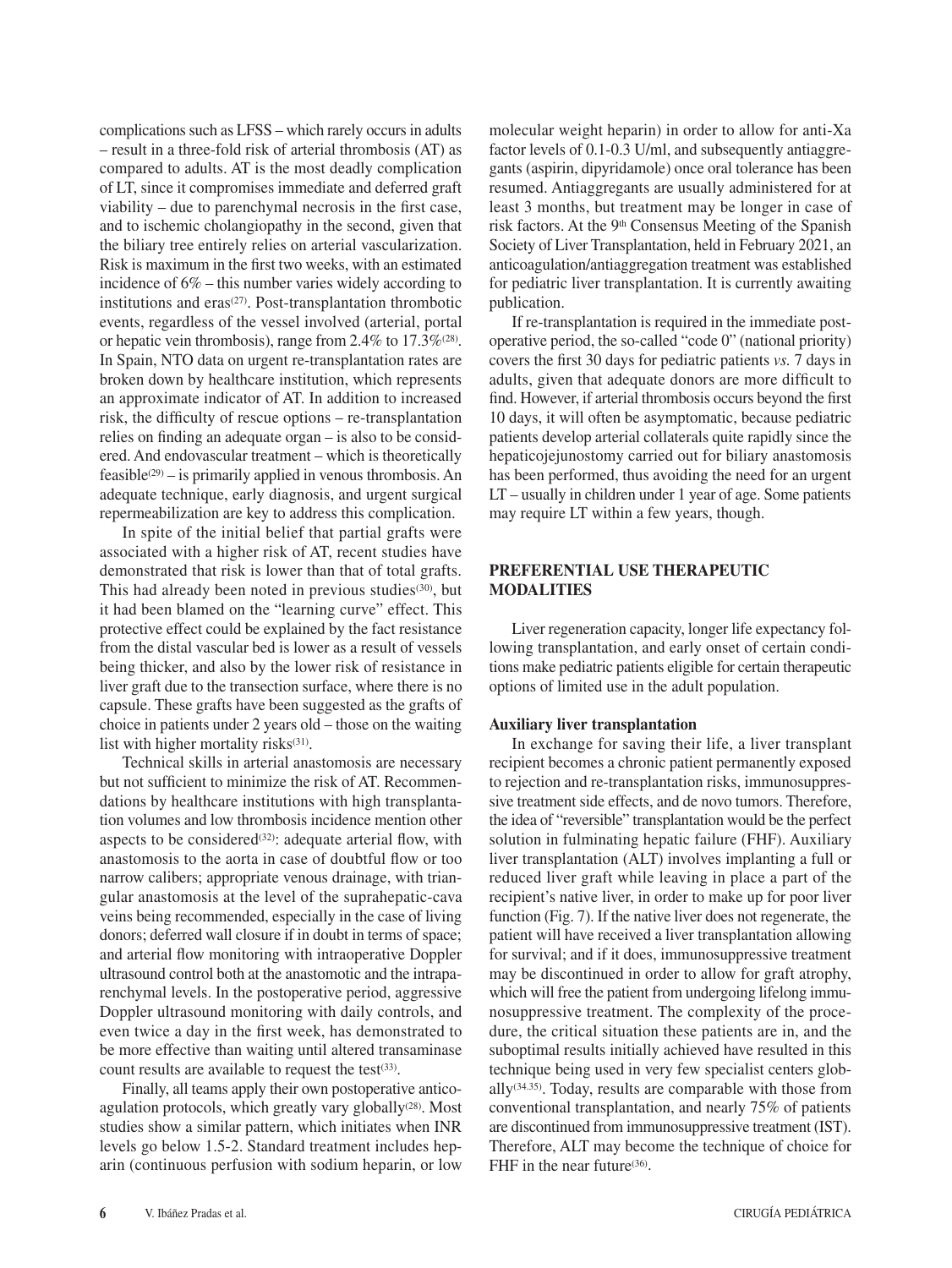

**Figure 7.** Auxiliary transplantation of the right hepatic lobe (picture from King's College Hospital).

Paracetamol overdose, hepatitis B and E, and mushroom intoxication are the FHF etiologies with the best regeneration prognosis. Decision as to whether this technique should be used or not depends on the quality of the donor's liver, the hemodynamic stability of the recipient, and the regeneration capacity of the native liver according to age and disease etiology. The histological appearance of the native organ can also determine regeneration possibilities – in case of total absence of viable hepatocytes, regeneration possibilities will be very low<sup>(34)</sup>.

In King's College Hospital, more than 160 ALTs have been performed, 80 of which in children. Half of these were carried out due to FHF, and the other half as a result of metabolic disease. LLS is the most frequent auxiliary liver graft in children weighting up to 30 kg, whereas the right lobe, followed by the left lobe, are the most frequent auxiliary liver grafts in children weighting more than 30 kg. In children weighting less than 10 kg, ALT is not always feasible due to lack of space in the abdomen. In these cases, the main surgical challenge lies in performing hepatectomy in a patient with coagulopathy as a result of FHF. In this very hospital, a temporary partial portacaval shunt – between the branch of the right portal vein and the vena cava, in case of right hepatectomy – was carried out to diminish portal pressure and increase venous return in order to reduce bleeding and improve hemodynamic stability $(37)$ . However, it should be noted that this technique may be more complex in younger children.

During postoperative management, the native organ will keep causing transaminase count to temporarily surge, which may be mistaken for graft rejection. Therefore, liver biopsy may be required in some cases. Once they have been discharged, patients undergo biopsy of the native graft 3-6 months following transplantation to corroborate viability, as well as an imaging test (CT-scan or MRI) and hepatobiliary scintigraphy to measure the volume of the native liver and the graft, the excretory function of both livers, and vascular permeability. These tests will be carried out every 6 months, while reducing immunosuppressive treatment to evaluate changes in function and size of the native organ.

ALT is also used in monogenic metabolic liver diseases with a structurally normal liver, such as type 1 Crigler-Najjar syndrome, urea cycle deficiency, propionic acidemia, hemophilia, or protein C deficiency(38.39). In these cases, the objective is not to discontinue immunosuppressive treatment, but to replace the deficient enzyme while ensuring patient viability in case of complications with the transplanted liver. Long-term survival is similar to that found in patients with full liver replacement<sup>(40)</sup>. In Spain, Córdoba's group led the way in this field by performing an ALT from a living related donor in a patient with ornithine transcarbamylase deficiency<sup>(41)</sup>. In these cases, ALT surgery is more complex because the native liver is structurally normal, which means it does not offer any resistance to portal flow. This causes the portal blood to be "stolen," thus leading to graft atrophy and recurrence of the metabolic disease. To avoid this, portal flow should be adjusted during transplantation, which requires narrowing the portal vein of the native organ by means of a ligation in order to facilitate preferential flow to the liver graft. In spite of these actions, this complication has been described to occur a few years following transplantation, thus requiring re-transplantation or radiological adjustment of the portal flow through selective embolization of the portal branches.

More recently, various articles on the exchange of auxiliary livers between patients with different metabolic diseases – similar to domino transplantation – have been published. The objective is to optimize the use of liver grafts, for instance, between a patient with urea cycle deficiency and a patient with hemophilia A, or between a patient with Crigler-Najjar syndrome and a patient with urea cycle deficiency(42.43).

#### **Liver cell transplantation**

Liver cell transplantation (LCT) or hepatocyte transplantation is a less invasive therapeutic alternative – both in metabolic liver disease without cirrhosis and in FHF – which provides with a temporary solution until an organ is at hand, or until gene therapies allowing the disease to be treated are available. Hepatocyte infusion can be performed directly into the portal vein or the spleen after a catheter has been placed. It requires immunosuppressive treatment to avoid the rejection and destruction of these cells(44). A more recent modality is the injection of hepatocytes encapsulated in alginate microspheres into the peritoneal cavity. This protects hepatocytes from being attacked by the recipient's immune system, which means no immunosuppressive treatment is required $(45)$ .

The amount of cells to be infused is estimated between 5% and 10% of the weight of the liver. Liver grafts of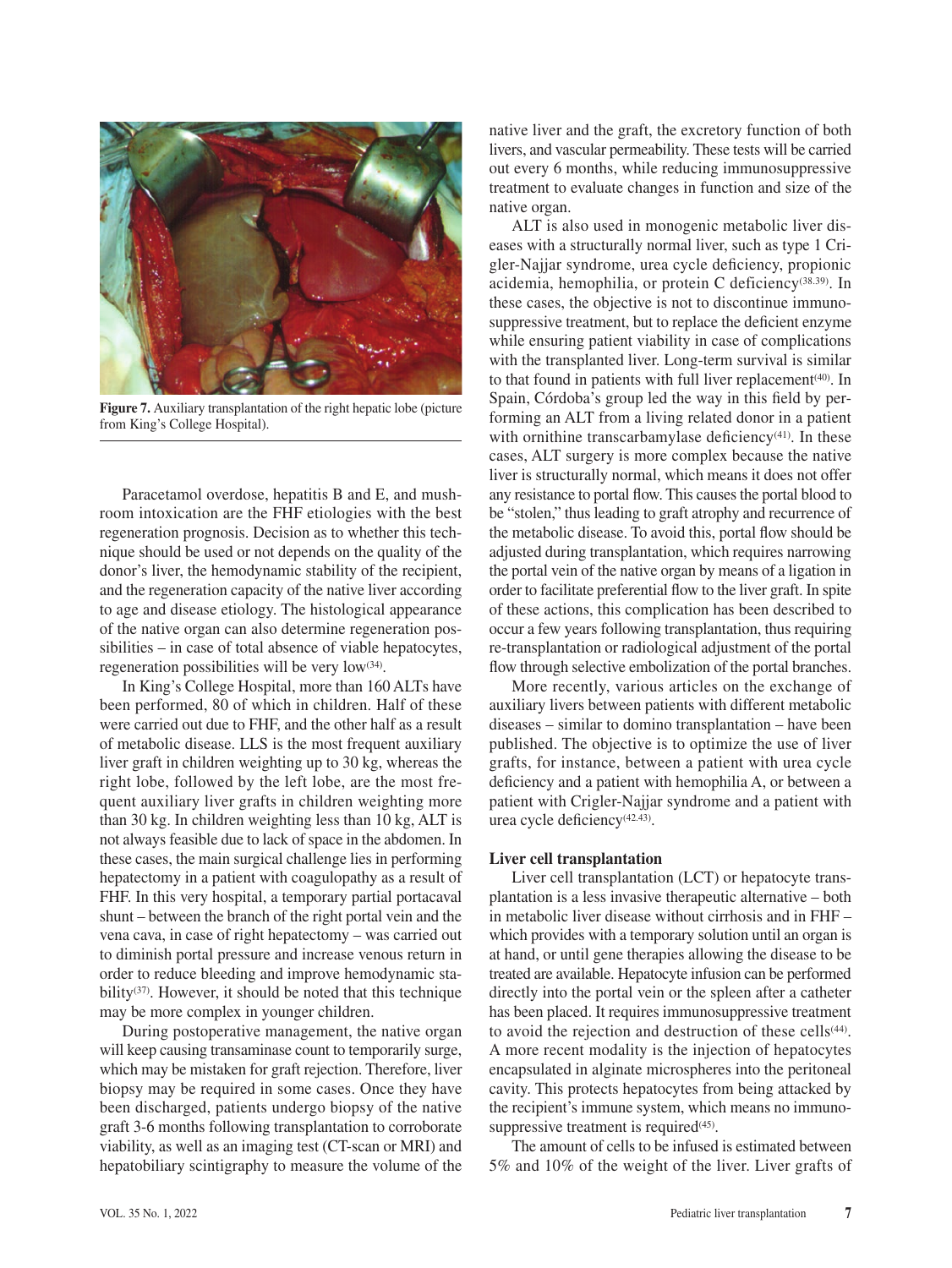cadaveric donors ruled out for transplantation, reduced grafts, and most recently, grafts from neonatal livers not eligible for transplantation as a result of high incidence of early arterial thrombosis are the main source of hepatocytes. Patients transplanted due to other metabolic diseases are also eligible for this, as if it were a domino  $LCT<sup>(46)</sup>$ .

LCT is safe. It does not heal the underlying condition, but it allows for a temporary improvement, which may be crucial until a definitive solution is found.

Despite their potential, these options are still not well established in Spain. In spite of its undeniable complexity, ALT has clear benefits in pediatric FHF, but implementation rates remain extremely low. Hepatocyte transplantation has been applied to a greater number of patients, but it is still limited today<sup>(47)</sup>.

## **FUTURE CHALLENGES**

Patients under 2 years of age remain a challenge – due to the risk of death while on the waiting list and to the surgical technique itself –, but in the last few years, the progressive improvement in LT results, with 20-year survival rates over  $80\%$ <sup>(48)</sup>, has caused morbidity to be more common in the mid and long term as a result of immunosuppressive treatment (IST) side effects. Two thirds of late mortality in children are associated with immunosuppressant-related complications<sup>(49)</sup>. Tolerance to the graft by the recipient, defined as the possibility of discontinuing IST for a year or more with no impact on normal function (operational tolerance), has been studied for years. However, it has not been integrated into clinical practice yet because biomarkers allowing us to anticipate which patients could develop it have not been identified so far $(50)$ . It should also be noted that an adequate liver function without IST does not rule out the presence of histological damage<sup>(51)</sup>. Improvements in survival rates and long-term quality of life will be determined by modifications in the current IST regimens, either due to the advent of the concept of tolerance, or to the development of customized ISTs.

# **REFERENCES**

- 1. Starzl TE, Marchioro TL, Vonkaulla KN, Hermann G, Brittain RS, Waddell WR. Homotransplantation of the liver in humans. Surg Gynecol Obstet. 1963; 117: 659-76.
- 2. Bismuth H, Houssin D. Reduced-sized orthotopic liver graft in hepatic transplantation in children. Surgery. 1984; 95: 367-70.
- 3. Bucuvalas J. Long-term outcomes in pediatric liver transplantation. Liver Transpl. 2009; 15: S6-11.
- 4. Organización Nacional de Trasplantes. Actividad de Donación y Trasplante Hepático. España 2020. [Internet]. 2021. [Consultado el 10 Jun 2021]. Disponible en: http:// www.ont.es/infesp/Memorias/ACTIVIDAD%20DE%20

DONACIÓN%20Y%20TRASPLANTE%20HEPÁTICO%20 ESPAÑA.pdf

- 5. Kohli R, Cortes M, Heaton ND, Dhawan A. Liver transplantation in children: state of the art and future perspectives. Arch Dis Child. 2018; 103: 192-8.
- 6. Registro Español de Trasplante Hepático. Organización Nacional de Trasplantes. Memoria específica de resultados por UTH 2019. [Internet]. [Consultado el 24 Jun 2020]. Disponible en: https://sethepatico.org/downloadPriv.php?file=2019/MEMORIA RETH2019\_ESPECIFICA.pdf
- 7. Registro Español de Trasplante Hepático. Organización Nacional de Trasplantes. Memoria general de resultados 2019. [Internet]. [Consultado el 24 Jun 2020]. Disponible en: https://www. sethepatico.org/docs/2019/MEMORIA\_RETH2019\_GENE RAL.pdf
- 8. Hsu E, Perito ER, Mazariegos G. Save the children: the ethical argument for preferential priority to minors in deceased donor liver allocation. Clin Liver Dis. 2021; 17: 312-6.
- 9. Organización Nacional de Trasplantes. Datos globales de donación y trasplante. Memorias. http://www.ont.es/infesp/Paginas/ Memorias.aspx
- 10. Sociedad Española de Trasplante Hepático. Registro Español de Trasplante Hepático. Memoria General. https://www.sethepatico. org/reth-memoria-general.php
- 11. Organización Nacional de Trasplantes. Recomendaciones Nacionales sobre Donación Pediátrica. Mayo 2020. [Internet]. 2020. [Consultado el 8 Jun 2021]. Disponible en: http://www.ont.es/ infesp/DocumentosDeConsenso/Recomendaciones%20Nacio nales%20sobre%20Donacion%20Pediátrica.%20Mayo%20 2020.pdf
- 12. Thuong M, Ruiz A, Evrard P, Kuiper M, Boffa C, Akhtar MZ, et al. New classification of donation after circulatory death donors definitions and terminology. Transpl Int. 2016; 29: 749-59.
- 13. Weiss MJ, Hornby L, Witterman W, Shemie SD. Pediatric donation after circulatory determination of death: A scopping review. Pediatr Crit Care Med. 2016; 17: e87-e108.
- 14. Pérez Villares JM. Donación en asistolia. Cuad Med Forense. 2015; 21: 43-9.
- 15. Hessheimer AJ, Gastaca M, Miñambres E, Colmenero J, Fondevila C. Donation after circulatory death liver transplantation: Consensus statements from the Spanish Liver Transplantation Society. Transpl Int. 2020; 33: 902-16.
- 16. Perito ER, Roll G, Dodge JL, Rhee S, Roberts JP. Split liver transplantation and pediatric waitlist mortality in the United States: potential for improvement. Transplantation. 2019; 103: 552-7.
- 17. Organización Nacional de Trasplantes.Plan Nacional para el fomento de la bipartición hepática. Año 2020. [Internet]. 2020. [Consultado el 8 Jun 2021]. Disponible en: http://www.ont.es/ infesp/DocumentosDeConsenso/Plan%20Nacional%20para%20 el%20Fomento%20de%20la%20Biparticion%20Hepática.%20 Año%202020.pdf
- 18. Broering DC, Wilms C, Bok P, Fischer L, Mueller L, Hillert C, et al. Evolution of donor morbidity in living related liver transplantation: a single-center analysis of 165 cases. Ann Surg. 2004; 240: 1013-24.
- 19. Hackl C, Schmidt KM, Süsal C, Döhler B, Zidek M, Schlitt H. Split liver transplantation: Current developments. World J Gastroenterol. 2018; 21: 5312-21.